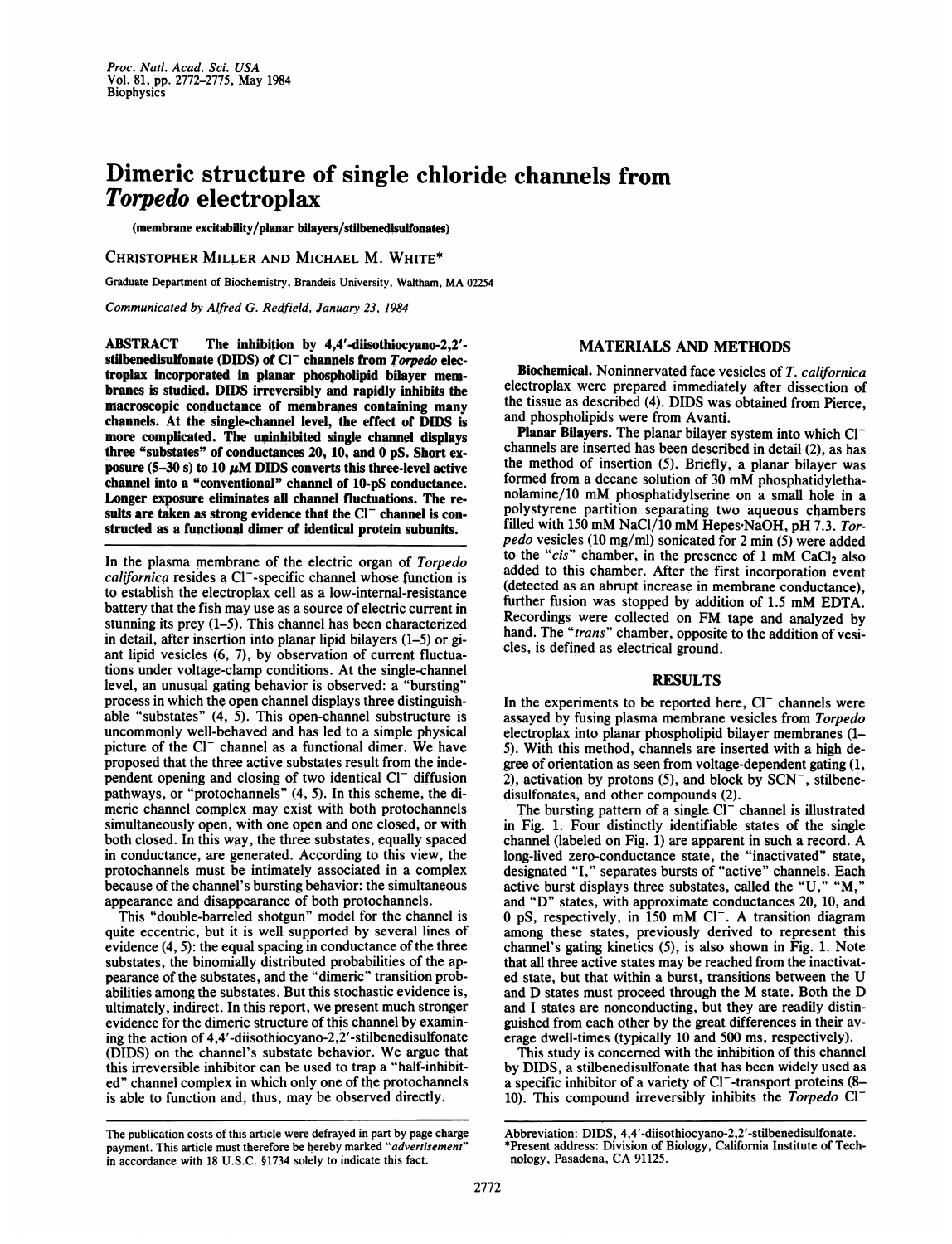

FIG. 1. Single Cl<sup>-</sup> channel bursts. A single Cl<sup>-</sup> channel was inserted into the bilayer, and recordings were collected at a holding potential of -90 mV. The four states of the single channel discussed here are labeled on the channel record: Inactivated state (I), and three substates of the active channel (U, M, and D). (Inset) Diagram previously proposed (4) to describe the allowed transitions among the four states. All rate constants in this diagram depend on both voltage and the pH of the cis solution (4, 5).

channel from the cis side of the bilayer but is ineffective from the opposite trans side (1, 2). Two kinds of DIDS inhibition experiments are reported here: macroscopic inhibition, in which many channels are inserted into the bilayer, and single-channel inhibition, with only a single channel complex in the bilayer.

Macroscopic Inhibition by DIDS. Fig. 2 presents a time course of DIDS action on the macroscopic conductance of a lipid bilayer containing many Cl<sup>-</sup> channels (about 500). At a holding potential of  $-50$  mV (Fig. 2, upper trace), a voltage at which most channels are in the active state, DIDS inhibition is complete and rapid, with a half-time of about 4 <sup>s</sup> at 20  $\mu$ M DIDS; the lower trace demonstrates that DIDS also can inhibit when the channel is in its inactivated state. Here, channels are first activated at  $-50$  mV to assay the "control" conductance. The voltage is then shifted to  $+50$  mV and held at this value long enough (35 s) to achieve complete inactivation of all channels, as has been previously documented (1, 2). DIDS is then added to a final concentration of 20  $\mu$ M. and 20 s later voltage is shifted back to  $-50$  mV to assay the degree of inhibition that had occurred during the time of exposure to DIDS. The experiment shows that the channels are completely inhibited by DIDS during the 20 <sup>s</sup> in their inactivated state. Previous work (2) has shown that this inhibition cannot be reversed by extensive perfusion to remove the **DIDS** 

DIDS Inhibition of Single Channels. We are now in <sup>a</sup> position to examine the effect of DIDS on the single Cl<sup>-</sup> channel. Fig. 3 shows an experiment in which only a single  $Cl^-$  channel was incorporated into the planar bilayer. The top trace shows the three-level bursting pattern just before addition of DIDS. The next two traces are continuous recordings begun 4 s after vigorously stirring 10  $\mu$ M DIDS into the *cis* chamber. (Noise from settling of membrane vibrations due to stirring can be seen at the beginning of this part of the record.) Immediately after DIDS addition, the bursting channels appear normal, with U, M, and D state conductances of 22, 11, and 0 pS. At about <sup>5</sup> <sup>s</sup> after DIDS addition, during an inactivated interval (marked by the arrow), the first "hit" by DIDS occurred as indicated by a profound change in the appearance of the single-channel currents. After this time, the three-state active channel disappeared, being replaced by a "conventional" bursting channel with only a single conducting state of 11 pS. After about 25 <sup>s</sup> in the presence of DIDS, all channel fluctuations disappeared entirely as illustrated in the lowest trace.

This result shows that the three-substate structure of the single  $Cl^-$  channel must be due to the operation of two  $Cl^$ diffusion pathways, each with a single open state, rather than to a single  $Cl^-$  diffusion pathway with multiple conduc-



FIG. 2. Macroscopic inhibition by DIDS. Insertion of Cl<sup>-</sup> channels into planar bilayers was carried out as in Fig. 1, except that about <sup>100</sup> fusion events were allowed to occur before EDTA was added to stop fusion. DIDS was added (arrow) to a final concentration of <sup>20</sup> mM (from an aqueous stock solution of <sup>2</sup> mM) to the cis chamber with a 2-s burst of vigorous stirring sufficient for complete mixing. The upper trace shows current monitored at a holding potential of  $-50 \text{ mV}$ , at which most channels are active in steady-state conditions (1, 2). The lower trace shows inhibition in the inactivated state. Here current was monitored with the voltage command sequence shown below the current trace. DIDS was added only after complete inactivation had been achieved, approximately 30 <sup>s</sup> after applying a 50-mV holding potential.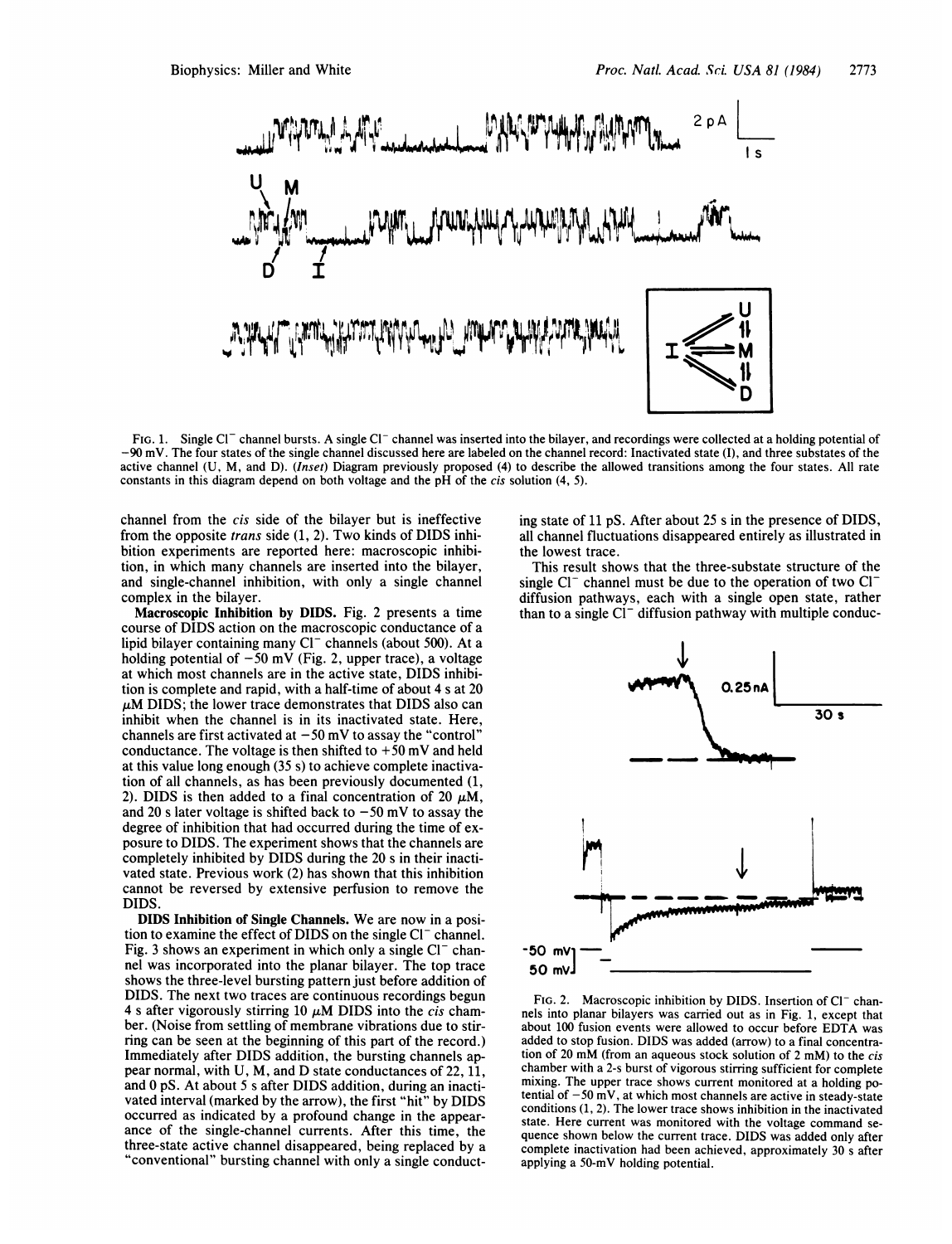

tance states. Therefore, it provides strong support for the dimeric model under consideration here. We interpret the conventional channel fluctuations observed between 5 and 30 <sup>s</sup> after DIDS to be due to a dimeric channel complex in which one of the protochannels has been rendered nonconducting by covalent reaction with DIDS. This "half-inhibited" channel complex still enters and leaves the long-lived inactivated state, but now only one of the protochannels is observable in the active state. Furthermore, this isolated protochannel is still capable of opening and closing on a rapid time scale, much as it did in the channel complex before DIDS struck down its twin protochannel. The alternative possibility, that the half-inhibited complex represents two active but uncoupled protochannels, is ruled out by the fact that we never observe a "double-level" of 22 pS after the first hit by the inhibitor.

We have repeated this experiment in 20-30 planar bilayers between  $-90$  mV and  $+25$  mV and between pH 6.7 and 7.4. In most attempts, however, more than a single  $Cl^-$  channel complex was present in the bilayer (usually 3-5). This complication made quantitative analysis of these bilayers impossible, but qualitatively the results were similar to those of Fig. 3: the appearance 5-30 <sup>s</sup> after DIDS addition of "isolated protochannels," followed by the eventual elimination of all channel-mediated currents.

Analysis of Isolated Protochannels. In only five membranes did we succeed in performing the experiment of Fig. <sup>3</sup> with just a single Cl<sup>-</sup> channel present in the bilayer. In three of these we were able to collect enough data on the isolated protochannel to carry out a quantitative analysis of its behavior, with the intention of comparing its properties with those inferred from the unmodified  $Cl^-$  channel complex. As shown previously (4, 5), we can use the dimeric model to extract the properties of the individual protochannel from the observable characteristics of the normal multistate chan-

Table 1. Effect of DIDS on protochannel characteristics

Proc. Natl. Acad. Sci. USA 81 (1984)

FIG. 3. Inhibition by DIDS of a single  $Cl^$ channel. Conditions were as in Fig. 1, except that the aqueous phase contained <sup>200</sup> mM NaCl. The holding potential was  $-80$  mV, and the pH was 7.2. This bilayer contained a single  $Cl^-$  channel. The upper trace shows a section of a control record before DIDS addition. The middle two traces show a continuous record taken at the times indicated after 8 DIDS addition (final concentration, <sup>10</sup> mM). The stirrer was turned off just before the middle trace began. The first hit by DIDS oc-<sup>1</sup>2 curred during the inactivated interval at about 5.5 <sup>s</sup> (arrow). The bottom trace shows a sample record taken after channel fluctuations had disappeared (approximately 30 s after DIDS addition). Baseline current was not different from that recorded on the bare bilayer 36 before channel insertion.

nel. In particular, the probability of the protochannel's being in its open state,  $p$ , is given in terms of the measured frequencies  $f_i$  of the U and M states:

$$
p = f_{\mathrm{U}} + f_{\mathrm{M}}/2. \tag{1}
$$

Likewise, the protochannel's mean open and closed times  $\tau_0$ and  $\tau_c$  are given by the mean dwell times in the substates:

$$
\tau_{\rm o} = 2\tau_{\rm U}, \qquad \qquad [2a]
$$

and

$$
\tau_{\rm c} = 2\tau_{\rm D}.\tag{2b}
$$

Finally, the conductance of the isolated protochannel,  $\gamma$ , is obviously

$$
\gamma = \gamma_M = \gamma_U/2. \tag{3}
$$

Table 1 compares the protochannel parameters derived from the control channel fluctuations with those directly measured after half-inhibition by DIDS. The main conclusion is that the parameters deduced in these two ways agree very well. The protochannel conductance is exactly equal to the conductance of the M state (and half that of the U state). The probability of the protochannel's being open, and the mean open and closed times, agree respectably as well. This result provides further confirmation of the idea that the three-state substructure of the active  $Cl^-$  channel represents the parallel, independent gating of two identical protochannels associated in a complex. The easiest way to imagine such a complex is as a dimer of two identical protein subunits.

| V, mV | pН  |         |             | $\tau_{\rm o}$ , ms |             | $\tau_c$ , ms |             | $\tau_1$ , ms |             | $\gamma$ , pS |             |
|-------|-----|---------|-------------|---------------------|-------------|---------------|-------------|---------------|-------------|---------------|-------------|
|       |     | Control | <b>DIDS</b> | Control             | <b>DIDS</b> | Control       | <b>DIDS</b> | Control       | <b>DIDS</b> | Control       | <b>DIDS</b> |
| $-55$ | 7.4 | 0.94    | 0.83        |                     |             |               | 4           | ***           | ***         | 10.8          | 10.0        |
| $-80$ | 7.2 | 0.84    | 0.77        | 80                  | 51          | 16            | 11          | 330           | 460         | 11.5          | 11.2        |
| $-80$ | 7.4 | 0.63    | 0.51        | 40                  | 29          | 28            | 29          | $***$         | ***         | 10.9          | 10.1        |

Data from three experiments carried out as in Fig. 2 were analyzed to calculate the channel parameters shown. Each row represents a separate bilayer with indicated conditions of voltage and pH. Control records were collected before addition of 10  $\mu$ M DIDS, and protochannel parameters were calculated from Eqs. 1-3. Channel fluctuation parameters after the first hit by DIDS were calculated directly from the records. Each analysis was carried out on approximately 100 transitions. Approximate standard errors on parameters are:  $\pm 4\%$  for  $\gamma$ ,  $\pm 20\%$  for  $\tau_1$ ,  $± 10\%$  for p. Asterisks mark measurements for which not enough data were available for accurate determination.